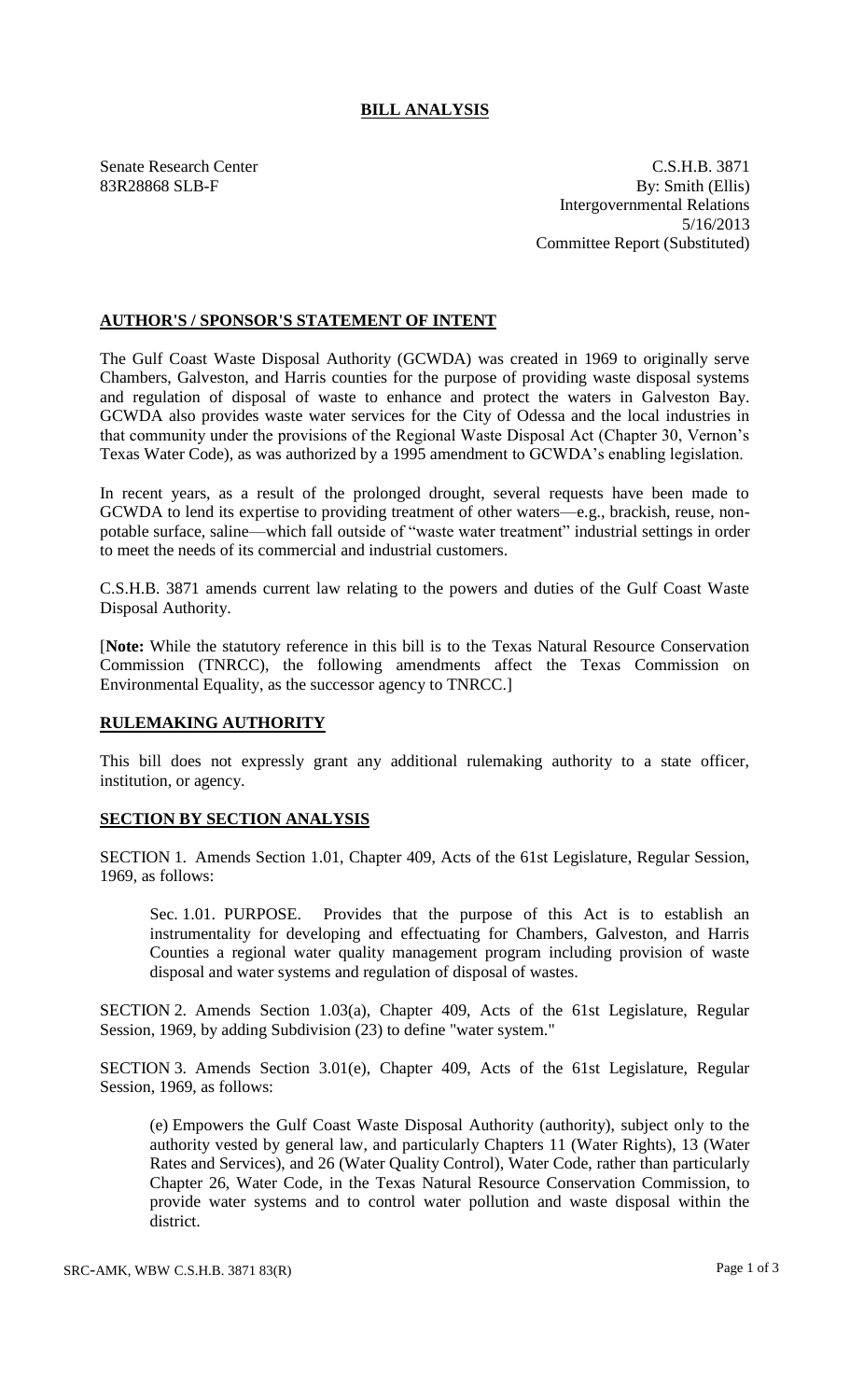SECTION 4. Amends the heading to Section 3.14, Chapter 409, Acts of the 61st Legislature, Regular Session, 1969, to read as follows:

Sec. 3.14. ACQUISITION, CONSTRUCTION, AND OPERATION OF WATER OR DISPOSAL SYSTEMS.

SECTION 5. Amends Section 3.14, Chapter 409, Acts of the 61st Legislature, Regular Session, 1969, by amending Subsection (a) and adding Subsection (c), as follows:

(a) Authorizes the authority to:

(1) acquire and provide by purchase, gift or lease any water or disposal systems within or outside the district;

(2) construct and provide water or disposal systems within or outside the district;

(3) operate and sell any water or disposal systems that it constructs or acquires;

(4) contract with any person to operate and maintain, within or outside the district, any water or disposal system belonging to the person; and

(5) contract with any person to train or supervise employees of a water or disposal system within or outside the district.

(c) Requires the authority, in taking an action under this section, to comply with the requirements of Section 3.16A.

SECTION 6. Amends Section 3.16, Chapter 409, Acts of the 61st Legislature, Regular Session, 1969, as follows:

Sec. 3.16. SALE OF WATER AND BY-PRODUCTS. Authorizes the authority to store and sell water that it collects under Section 3.14 or 3.15 of this Act, and to furnish water of a specified quality.

SECTION 7. Amends Chapter 409, Acts of the 61st Legislature, Regular Session, 1969, by adding Section 3.16A, as follows:

Sec. 3.16A. LIMITATION ON SERVICE AREA. Requires the authority to obtain the consent of the director of public works of the City of Houston for the acquisition, construction, or operation of a water system that distributes raw or treated water within Austin, Brazoria, Chambers, Fort Bend, Galveston, Harris, Liberty, Montgomery, or Waller County, other than a water system that distributes effluent, reclaimed water, reuse water, or treated wastewater produced from a waste treatment facility.

SECTION 8. Amends Section 3.23(l), Chapter 409, Acts of the 61st Legislature, Regular Session, 1969, as follows:

(l) Provides that subject to Section 3.16A:

(i) the authority and all persons are authorized to enter into contracts with respect to any waste and any waste disposal or treatment facilities, water system facilities, and any other facilities described in this Subsection (l) or any other part of this Act, and the authority is authorized to execute all appropriate documents and instruments in connection therewith; and the authority is authorized to issue bonds with respect to any of its powers, including those powers granted in this Subsection (l), and also for the purpose of providing or funding any debt service reserve fund or other special reserve, contingency, or other fund in connection with bonds, and/or also for the purpose of providing funds to operate any facilities for a period not to exceed three years after completion and to maintain any